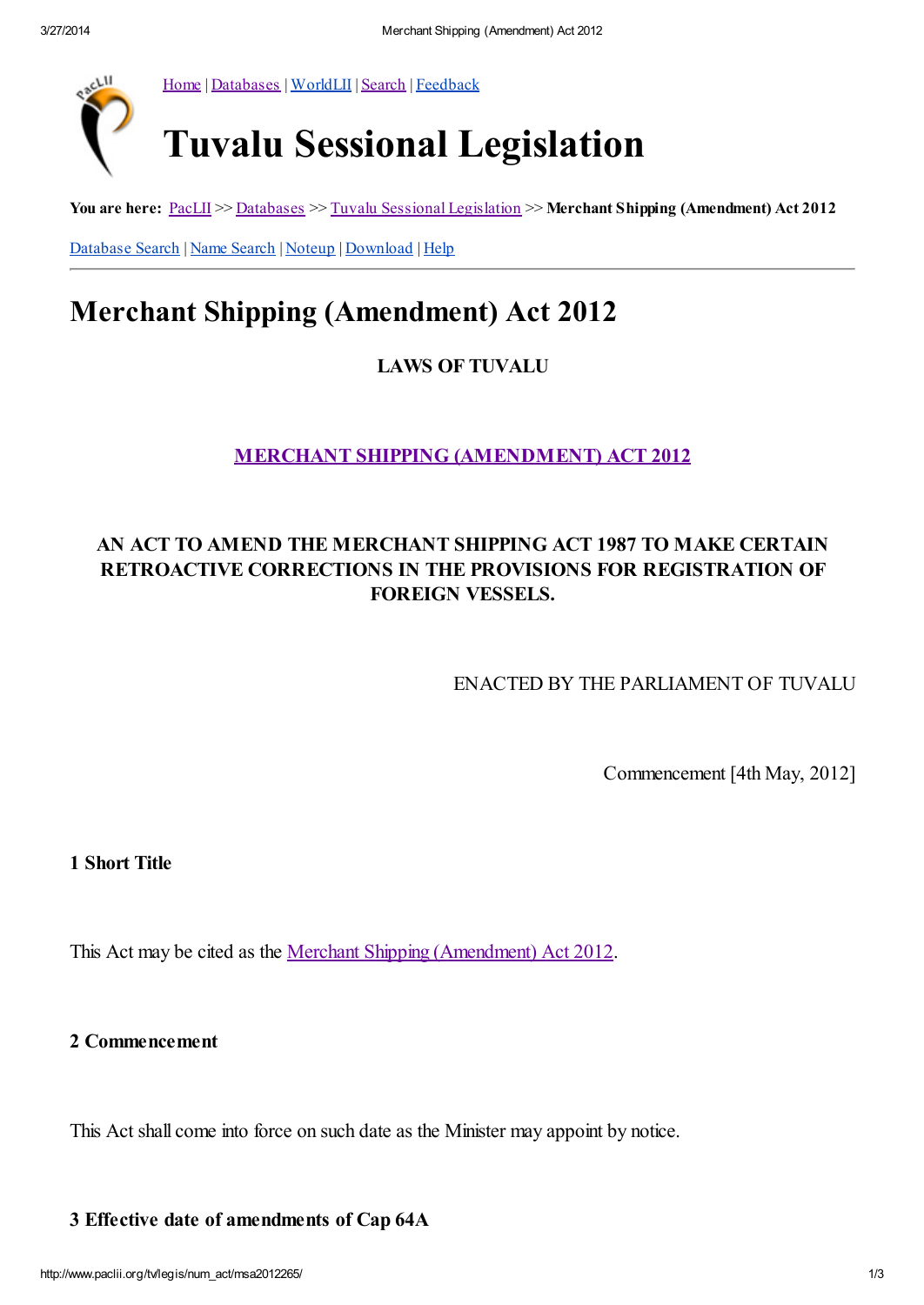Notwithstanding the date when this Act shall come into force, the amendments to the Merchant Shipping Act 1987 as provided by this Act shall have effect as from 5 May 2004.

#### 4 Amendment of s.8 of Cap 64A

Section 8 of the Merchant Shipping Act is amended by repealing subsection 2 in its entirety and substitute with the following:

"(2A) Where a ship, other than an exempt ship —

(i) is manned by officers and crew, not less than a satisfactory number of which as determined by the Minister, are citizens of Tuvalu; and

(ii) is engaged in near coastal trade, near coastal voyages or Pacific region trade; and

(iii) is not registered in any other country; and

(iv) in respect of which the Minister's approval for registration has been obtained;

the owner or owners of the ship may apply for registration of the ship under this Act.

(2B) Where a ship is a foreign vessel as defined in this Act, the owner or owners of the ship may apply for registration of the ship under this Act."

#### **SCHEDULE**

### SCHEDULE 1 OF CAP 64A

Amendment ofs.1 of 5 Section 1 of Schedule 1 of the Merchant Shipping Act is amended by adding the following immediately after the definition of the phrase "fishing vessel":